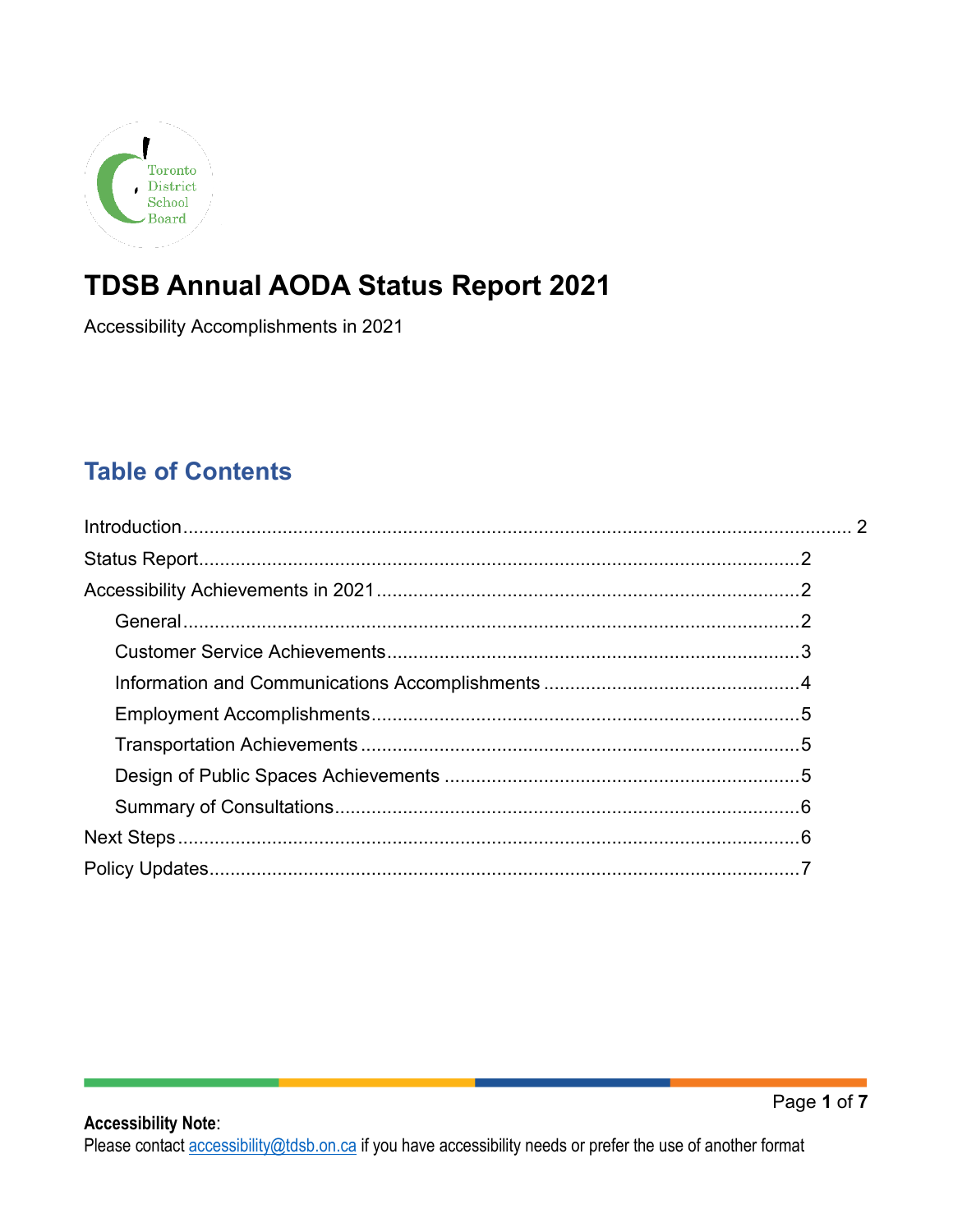### **Introduction**

The Toronto District School Board (TDSB), hereafter known as the Board, is committed to upholding a learning and working environment that actively promotes a culture of accessibility for its entire community. This includes actively removing visible and invisible barriers to accessibility.

The Board has numerous policies, procedures, programs, and initiatives that nurture an accessible environment and maintain compliance with the Accessibility for Ontarians with Disabilities Act. (AODA). Our latest Multi-Year Accessibility Plan (MYAP) 2020-2025 outlines our compliance with the AODA.

# <span id="page-1-0"></span>**Status Report**

According to section 4(1) of Ontario Regulation 191/11: Integrated Accessibility Standards, in the AODA the Board is required to publish reports on the measures adopted to implement the priorities outlined in the MYAP

# <span id="page-1-1"></span>**Accessibility Achievements in 2021**

#### <span id="page-1-2"></span>**General**

- [Multi Year Accessibility Plan \(MYAP\)](https://www.tdsb.on.ca/Portals/0/aboutus/Accessibility/docs/Multi-Year%20Accessibility%20Plan%20(MYAP)%202020-2025.pdf) reviewed and updated in 2020
	- $\circ$  The AODA Office received updates from key contributors to the MYAP
	- $\circ$  will communicate any changes made to the MYAP where applicable.
- [TDSB's 2021 Accessibility Compliance Report](https://www.tdsb.on.ca/Portals/0/AboutUs/docs/2021AccessibilityCompliantReportMinistryforSeniorsAndAccessibility.pdf) filed with the Ministry of Seniors and **Accessibility**
- Modifications to Accessibility Policy #P069 will result in TDSB enhanced clarifications for Employment Standards relating to: Policy Updates Re: Training Refer to S. 80.49 (6) Accessible Employment Policies Refer to S. 27(2-4)
- Created and implemented a 12 Module series on Digital Document Accessibility Training at the Board with options to review the customized training in a self-paced Web Based Option or a Virtual Classroom session with an online instructor. Feedback highlighted the following:
	- $\circ$  I found the videos useful: 4.48 out of 5, I am satisfied with the pace of the instructor-led online session: 4.19 out of 5, The training can make an impact in the work I do: 3.61 out of 5, I would recommend the training to my peers: Yes (93.44 %) vs. No at (6.56%)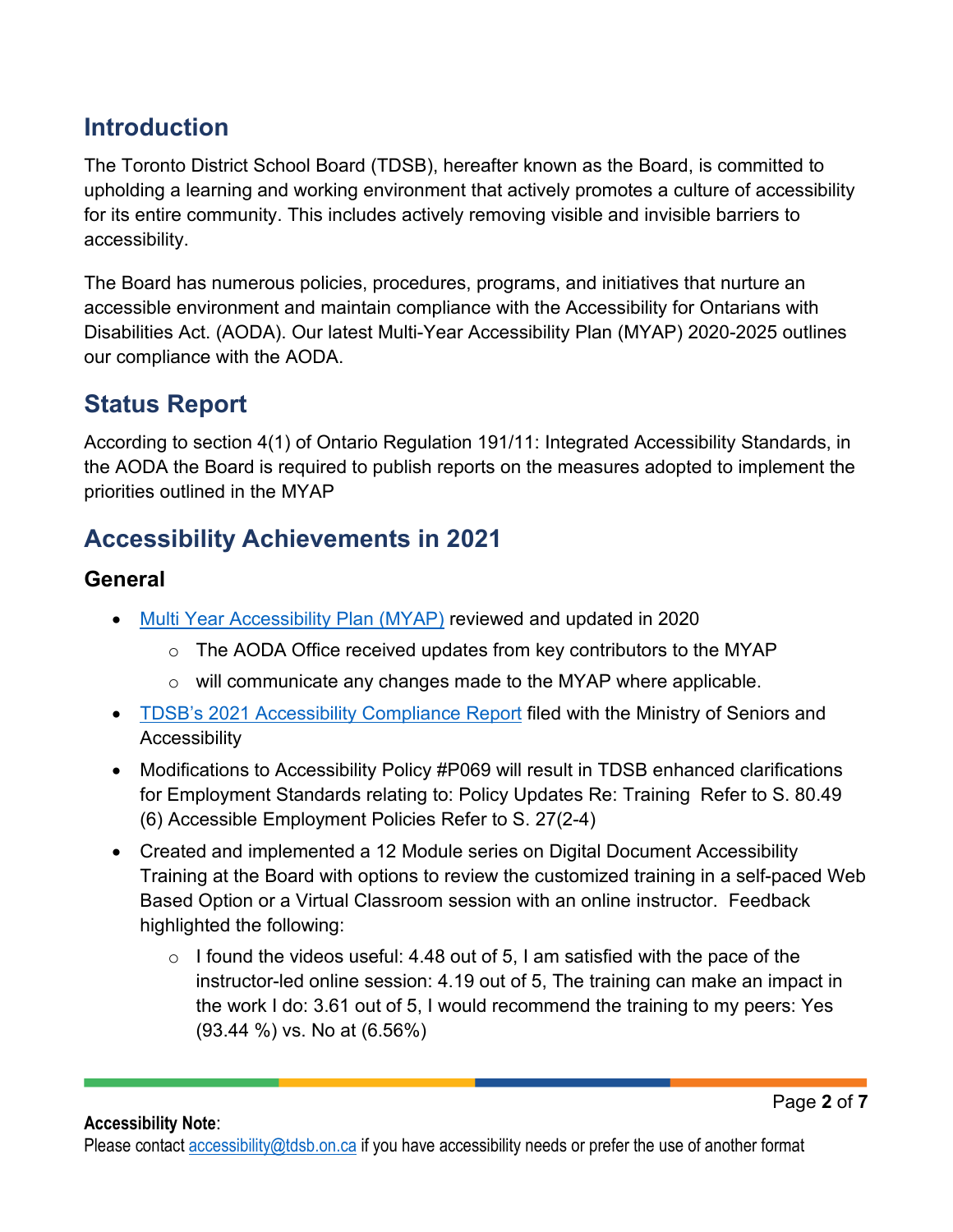- o Customized Digital Document Accessibility Training is offered and provided to individuals or departmental groups
- o Development an internal Accessibility Portal transition of content to the public site continues
- o Development of FAQs Regarding Digital Accessibility
- $\circ$  Creation of an @TDSB AccessAb twitter account to disseminate and deliver information
- $\circ$  Development of a NEW Procedure (PR) to post Digital Documents online which will clarify responsibilities and provide accurate instructions to all TDSB staff
- Continued to incorporate accessibility features into our procurement and acquisition of goods, services, and facilities wherever applicable.
- Resources:
	- $\circ$  Hired 2 (two) casual employees to train people on document remediation and support, train, collaborate with departments on ensuring digital accessibility compliance.
	- o Hired an Accessibility Consultant to specially participate in the Special Education Advisory Board (SEAC) and the TDSB AODA Advisory Board
- Creation and distribution of customized departmental Word processing templates

#### <span id="page-2-0"></span>**Customer Service Achievements**

The Board developed a Compliance and Mandatory Training Matrix, a Compliance Training website, and resources for specific employee groups including all educators in the following courses:

- AODA for Customer Service
- AODA General Awareness (The Code and the AODA)
- AODA for Educators

Ongoing training for new employees and volunteers exists in the following areas and the tracking of completion and maintenance of records for compliance purposes.

• The Purchasing Department has incorporated in both the Request for Tender (RFT) and Request for Proposal (RFP) documents a clause regarding AODA compliance. The Purchasing Department has created sub-committees to be proactive when dealing with accessibility and equity concerns.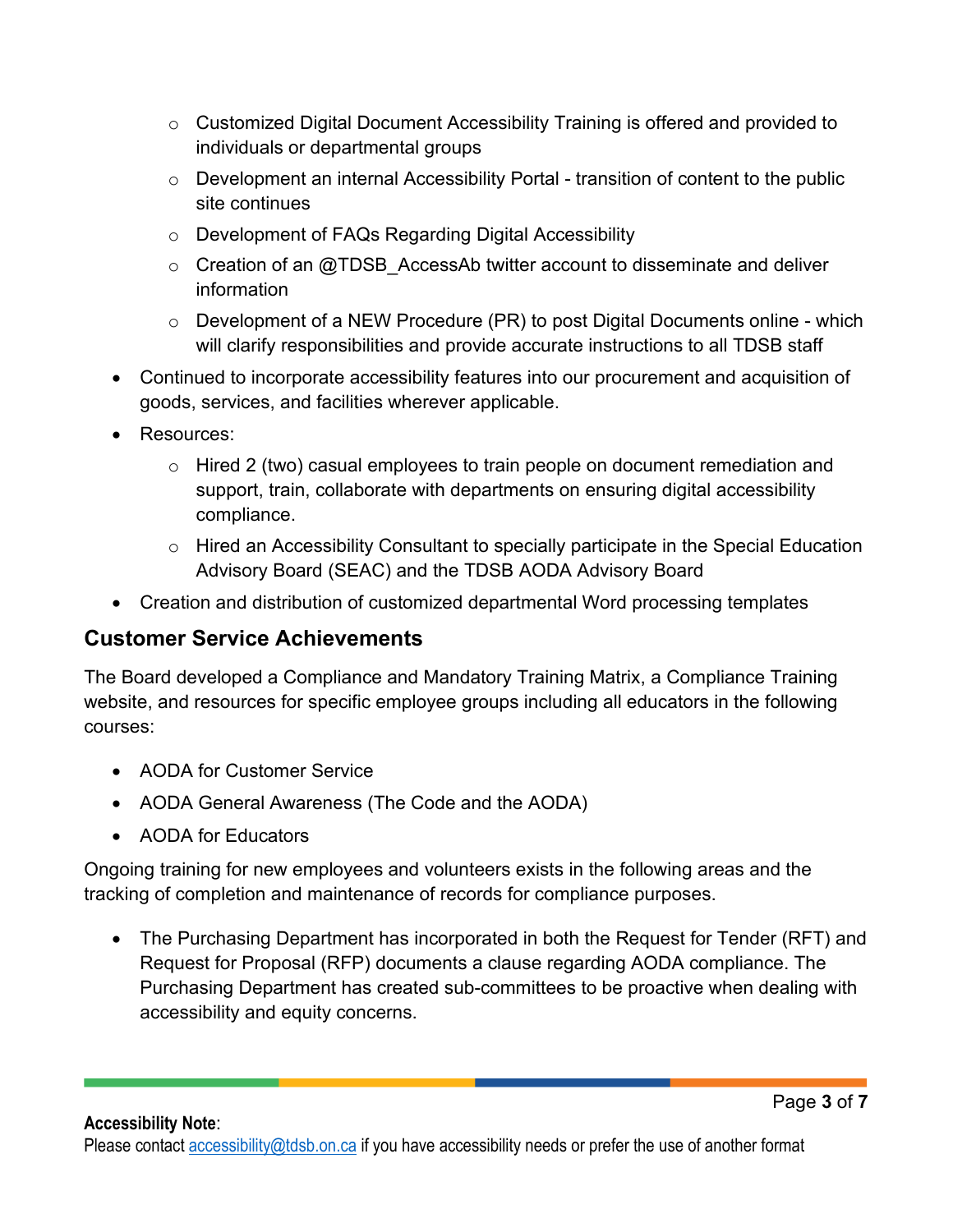#### <span id="page-3-0"></span>**Information and Communications Accomplishments**

- The public website, and school websites on the Board's web platform, have had their templates remediated for AODA compliance in accordance with the WCAG 2.0's AA guidelines, except where it is deemed impossible.
- All HTML content on the Board website is routinely checked and remediated to ensure compliance with WCAG 2.0 AA guidelines. Compliance is monitored using Site Improve and ongoing efforts are made to ensure compliance levels stay above industry standards.
- Document content is kept AODA compliant in collaboration with the Accessibility staff, along with all other business units.
- International Students and Admissions Office are currently going through all the web documents that are at tdsb.on.ca and making them all AODA compliance.
- The Board knows that your feedback is important to help us identify barriers that limit or prevent you from interacting with us or receiving our services in an accessible format. The Board is committed to improving our services for people with disabilities. Please provide your feedback by using the following collection options:
	- o Visit the [Contact link on the Accessibility Website](https://www.tdsb.on.ca/About-Us/Accessibility/Contact) for:
		- Request for Documentation in Alternative Format Form
		- Barrier Identification at the TDSB Form
	- o Email: [accessibility@tdsb.on.ca](mailto:accessibility@tdsb.on.ca)
	- o Telephone: (416) 397-2401
	- o Mail: Accessibility Office, 17 Fairmeadow Avenue Room 109, Toronto, Ontario, M2P 1W6
- Post training document accessibility support is available to staff
- All documents being posted to the TDSB website through the web team have its accessibility checked and support is given if any issues are found
- Accessibility support for TDSB google sites
- Development of TDSB internal and public accessibility websites to provide better information and resources to the public
- Utilization of Remediation Software (Equidox) to make TDSB documents accessible:
	- o Documents have proper tags on headers, lists, tables, images, hyperlinks, etc.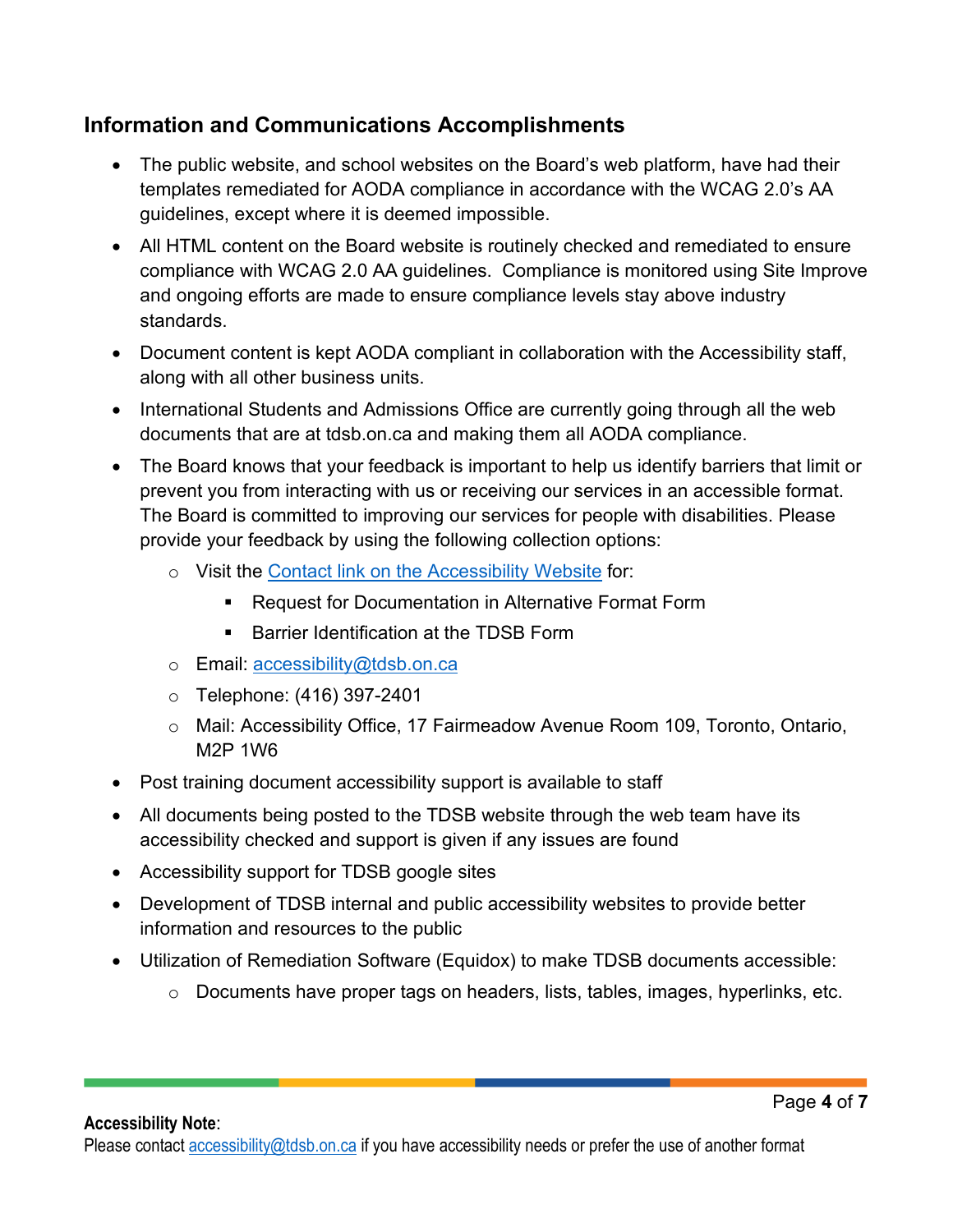- $\circ$  Added Alternative text to supplement important images such as maps, graphs, screenshots, diagrams, logos, photographs, etc.
- o Utilized the optical character recognition tool on text that is unrecognizable for screen readers.
- Gather document accessibility information from Site Improve
- Created Training tutorials to train staff on making documents accessible
- Created procedures to track progress of documents being made accessible and to log errors that need to be resolved

### <span id="page-4-0"></span>**Employment Accomplishments**

Fine tuning of items 17. Job Applicants Accommodation, 18. Employee Accommodation, 19. Accommodation Records, and 20. Return to Work in the current [Multi-Year Accessibility Plan](https://www.tdsb.on.ca/Portals/0/aboutus/Accessibility/docs/Multi-Year%20Accessibility%20Plan%20(MYAP)%202020-2025.pdf) regarding responsibilities and procedures in place. When a change is required, it would be reflected in the current review of PR716 [\(Return To Work for Employees with Disabilities\)](https://ppf.tdsb.on.ca/uploads/files/live/95/1996.pdf) and PR717 [\(Workplace Accommodation for Employees with Disabilities\)](https://ppf.tdsb.on.ca/uploads/files/live/95/1997.pdf) to better reflect the requirements.

### <span id="page-4-1"></span>**Transportation Achievements**

The previous student transportation (Request for Proposal) RFP had a requirement for a percentage of large capacity school buses to have integrated configurations to accommodate students in wheelchairs and available for school charters. This has been achieved.

### <span id="page-4-2"></span>**Design of Public Spaces Achievements**

- Rest Areas: The design of all projects involves extensive consultation with a team from the school led by the Principal. Understanding the needs of persons with disabilities is an explicit part of the consultation process.
- Parking Facilities: All projects meet or exceed AODA design standards.
- Service Counters and Fixed Queuing Guides: All projects are designed to meet the accessibility requirements of the AODA and the Ontario Building Code.
- Emergency Prevention and Maintenance: Fire Safety Plans are in the process of being updated to reflect Toronto Fire an approved process for evacuation. Areas of Safe Refuge are being created where required.
- Temporary Disruptions: A communique draft has been drawn to reflect Facilities-related service disruptions and will be issued when approved.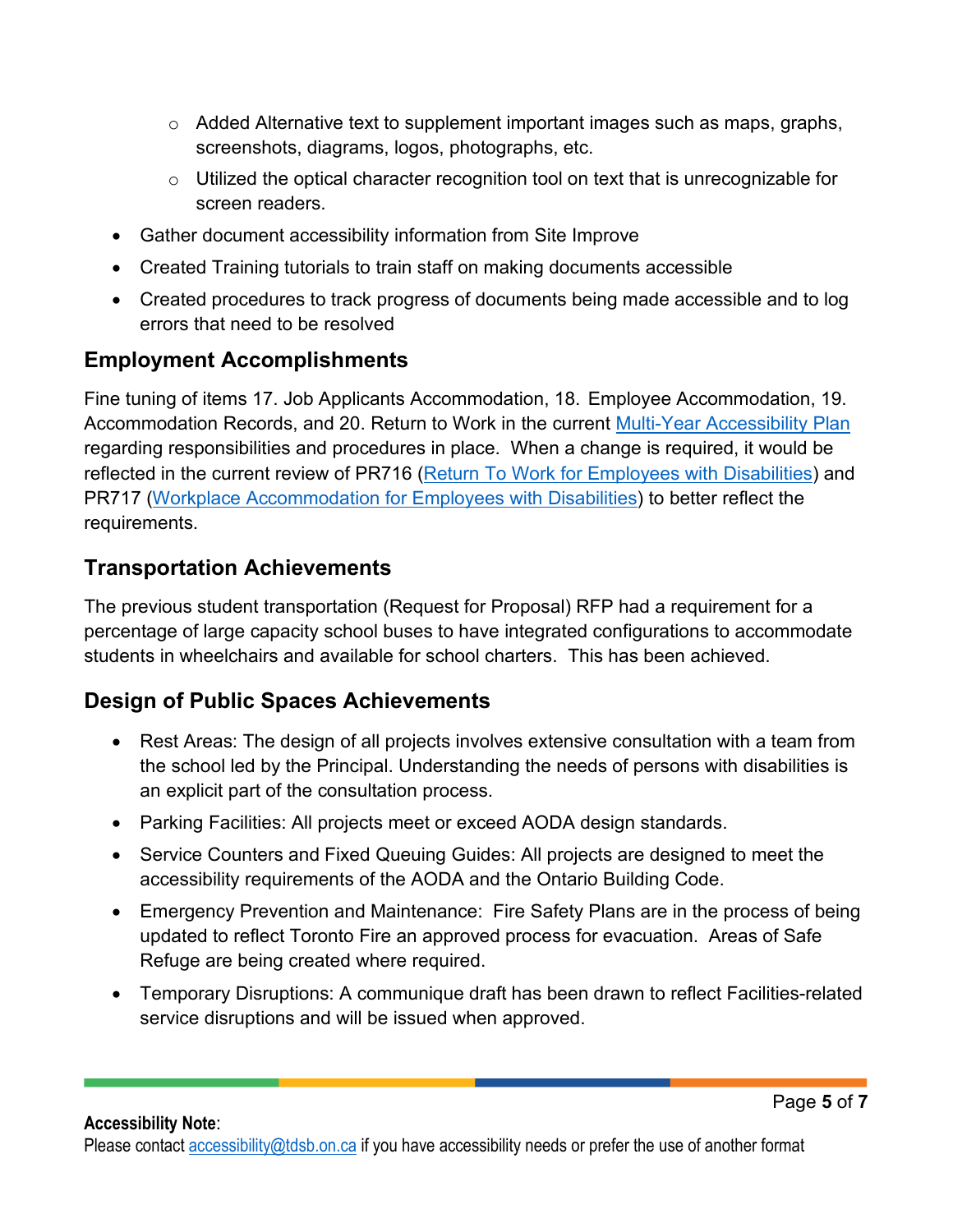• Continue to monitor, maintain, and repair the accessible elements of public spaces.

### <span id="page-5-0"></span>**Summary of Consultations**

The Accessibility Coordinator and Accessibility Consultant participate in the following committees:

- Web Services working group
- Business, Operations and Administrative Technology (BOAT) Committee Meeting
- Special Education Advisory Committee (SEAC)
- K-12 Education Standards Committee (Special Education and SEAC)
- Congregated Sites, Special Needs School Grounds Committee
- K-12: Standards Education Standard Committee

# <span id="page-5-1"></span>**Next Steps**

- Ongoing review and updating/enhancing of AODA Policies:
	- o PR716 (Return to Work for Employees with Disabilities) and PR717 (Workplace Accommodation for Employees with Disabilities)
	- o PR ###: Digital Document Accessibility (in Development)
- Strengthen the existing AODA Advisory Board
- Incorporating existing internal delivery mechanisms
- Align TDSB's Digital Accessibility requirement with a deliverable of Service Excellence Communications and added to the Service Excellent ["Best Practices for Business](http://tdsbweb.tdsb.on.ca/serviceexcellence/Best-Practices-for-Business-Communications)  [Communications"](http://tdsbweb.tdsb.on.ca/serviceexcellence/Best-Practices-for-Business-Communications) publication\*\*
- Align the Digital Document Accessibility Training Certification with Service Excellence learning opportunity initiative to "improve our work culture and in turn how we serve schools and one another."